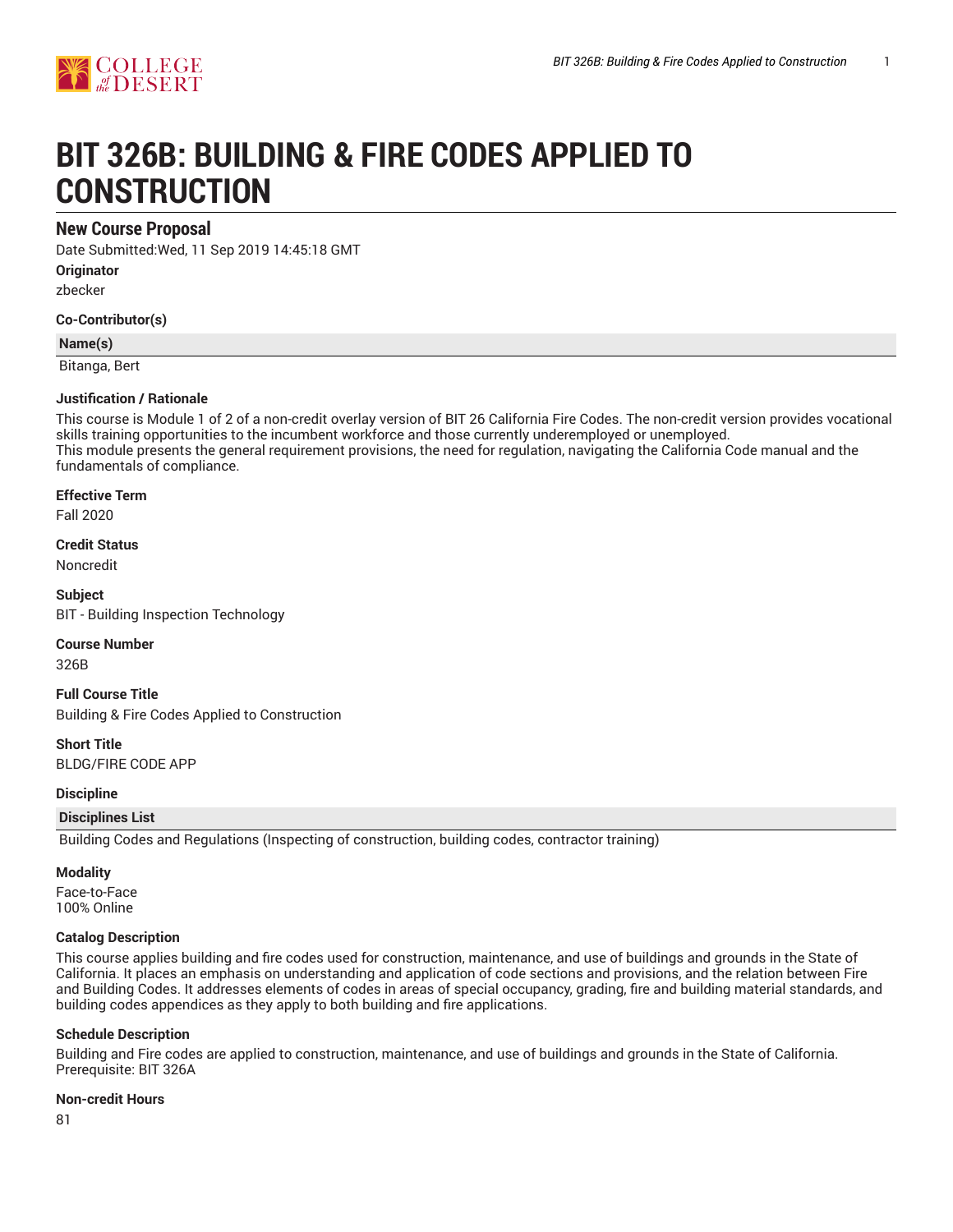

**Lecture Units**

 $\Omega$ **Lecture Semester Hours**

 $\Omega$ 

**Lab Units**

0

**In-class Hours** 27

**Out-of-class Hours** 54

**Total Course Units** 0 **Total Semester Hours**

81

## **Override Description**

Noncredit courses do not have lecture and lab. The out of class hours were adjusted to provide the same total as the equivalent credit course.

**Prerequisite Course(s)** BIT 326A

# **Required Text and Other Instructional Materials**

**Resource Type** Web/Other

**Year** 2016

## **Description**

California Building Code, latest edition https://www.contractorresource.com/2016-california-fire-code/

**Class Size Maximum**

36

**Entrance Skills** Understand building and fire codes

## **Requisite Course Objectives**

BIT 326A-Demonstrate an understanding of Fire and Building codes to apply them in construction, regulation, and design

### **Course Content**

- 1. Review of Building Framing and Roofing Requirements-Building and Fire priorities.
- 2. Review of Concrete and Steel Construction.
- 3. Review of Handling and Classification of Hazardous Materials.
- 4. Responsibilities Under Building and Fire Codes.
- 5. Construction Materials Use.
- 6. Exiting construction in Buildings and Property.
- 7. Maintenance of Buildings and Property.
- 8. Building Construction Processes.
- 9. Grading.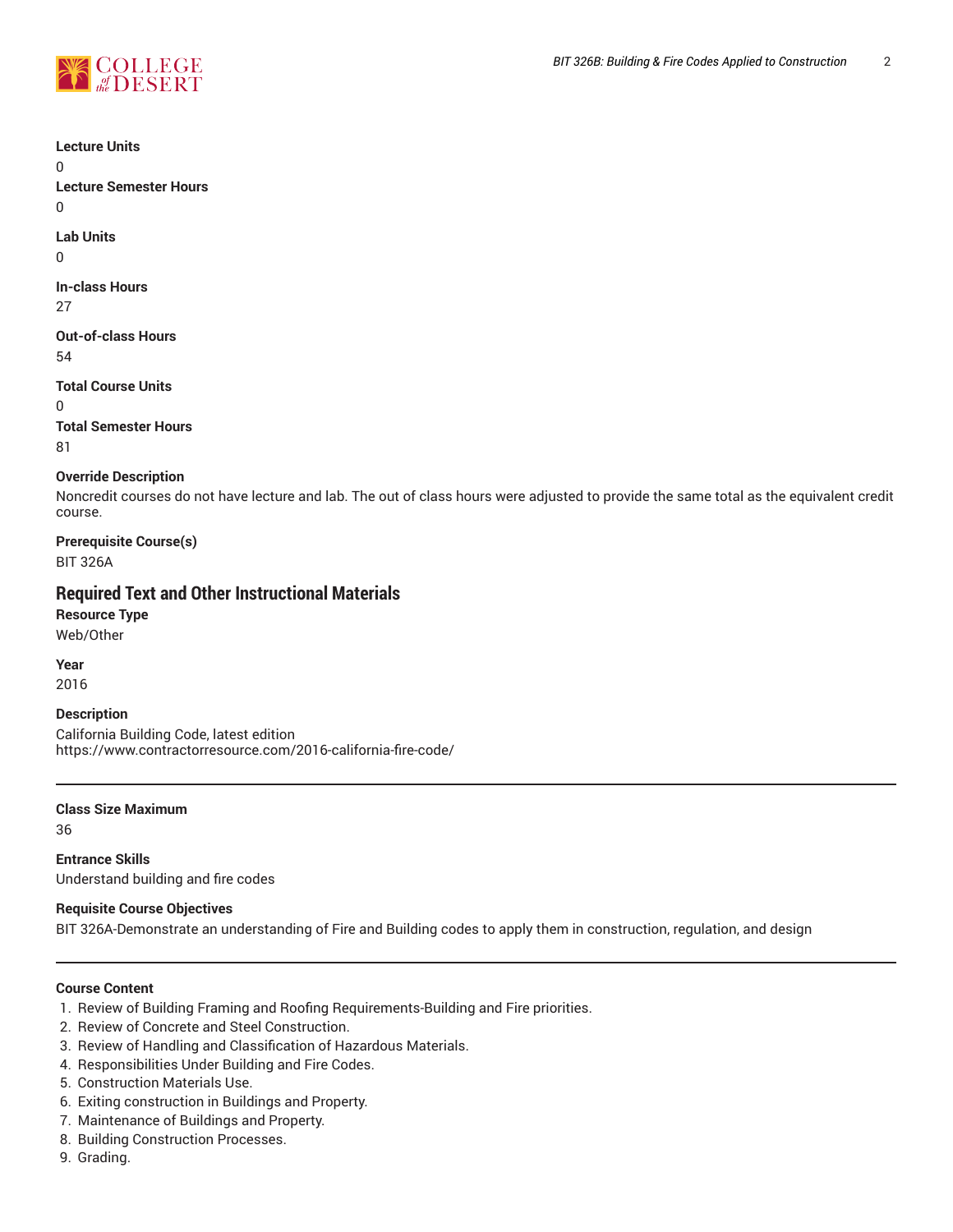

### 10. Types of Construction.

11. Employment achievement in private or public construction fields, or become inspector or plans examiners.

#### **Course Objectives**

|                           | <b>Objectives</b>                                                                                                                                                                                                                                             |  |  |
|---------------------------|---------------------------------------------------------------------------------------------------------------------------------------------------------------------------------------------------------------------------------------------------------------|--|--|
| Objective 1               | Demonstrate the ability to pass applicable professional certification examinations.                                                                                                                                                                           |  |  |
| Objective 2               | Demonstrate how Building and Fire codes apply to construction materials use, maintenance of buildings and property,<br>building construction processes, existing construction of buildings and property, grading, framing and roofing,<br>concrete and steel. |  |  |
| Objective 3               | Demonstrate appropriate handling an classification of hazardous materials as related to California Fire codes.                                                                                                                                                |  |  |
| Student Learning Outcomes |                                                                                                                                                                                                                                                               |  |  |

#### **Student Learning Outcomes**

|           | Upon satisfactory completion of this course, students will be able to:                                                                                                                                                 |
|-----------|------------------------------------------------------------------------------------------------------------------------------------------------------------------------------------------------------------------------|
| Outcome 1 | Apply California Building and Fire codes to new construction, maintenance of buildings and property, grading,<br>construction materials use and construction processes including framing, roofing, concrete and steel. |
| Outcome 2 | Describe the elements of fire codes in areas of special occupancies, grading, and fire and building materials.                                                                                                         |

#### **Methods of Instruction**

| <b>Method</b>     | Please provide a description or examples of how each instructional<br>method will be used in this course. |
|-------------------|-----------------------------------------------------------------------------------------------------------|
| <b>Discussion</b> | Classroom and group discussions.                                                                          |
| Lecture           | Guest speakers; Use of overhead transparencies and videos.                                                |
| Participation     | Group discussion of job site evaluations.                                                                 |
| Other (Specify)   | Presentation of construction materials.                                                                   |

## **Methods of Evaluation**

| <b>Method</b>                                    | Please provide a description or examples of how<br>each evaluation method will be used in this course.                                      | <b>Type of Assignment</b> |
|--------------------------------------------------|---------------------------------------------------------------------------------------------------------------------------------------------|---------------------------|
| Presentations/student demonstration observations | Research out-of-class and present in-class<br>evaluations of existing job sites with respect to<br>building and fire code violations.       | In and Out of Class       |
| Student participation/contribution               | Participation in class and group discussions to<br>evaluate fire code applications.                                                         | In and Out of Class       |
| Mid-term and final evaluations                   | Exam or project portfolio relevant to industry to<br>determine knowledge gained in course.                                                  | In and Out of Class       |
| Tests/Quizzes/Examinations                       | Timed quizzes and worksheets used to enhance<br>learning. Quizzes are completed out-of-class and<br>discussion of correct answers in-class. | In and Out of Class       |
| Other                                            | Out-of-class hours will be accounted for<br>electronically through the learning management<br>system.                                       | Out of Class Only         |

#### **Assignments**

## **Other In-class Assignments**

- 1. Presentation of class subjects and materials in content of construction examples.
- 2. Review code sections a applicable to existing job site evaluations.
- 3. Maintenance and use of handout class materials.

#### **Other Out-of-class Assignments**

- 1. Reading assignments of codes and handouts.
- 2. Visit construction sites.
- 3. Review code sections presented in classes.
- 4. Maintenance and use of handout class materials.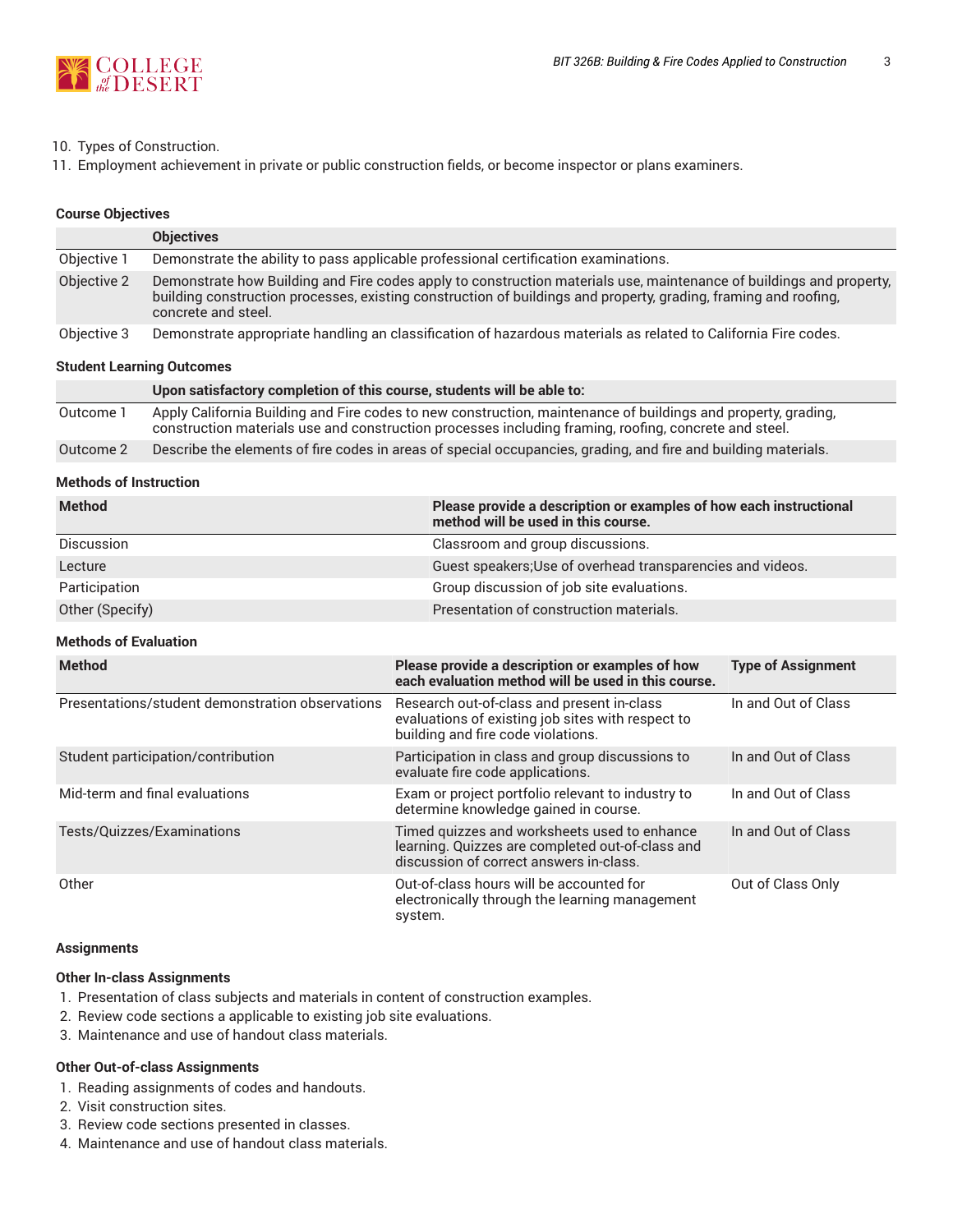

**Grade Methods** Pass/No Pass Only

# **Distance Education Checklist**

# **Instructional Materials and Resources**

# **Effective Student/Faculty Contact**

## Which of the following methods of regular, timely, and effective student/faculty contact will be used in this course?

#### **Within Course Management System:**

Timely feedback and return of student work as specified in the syllabus Discussion forums with substantive instructor participation Regular virtual office hours Online quizzes and examinations Weekly announcements

### **External to Course Management System:**

Direct e-mail Posted audio/video (including YouTube, 3cmediasolutions, etc.)

### Briefly discuss how the selected strategies above will be used to maintain Regular Effective Contact in the course.

Timely feedback and return of student work as specified in the syllabus. Discussion forums with substantive instructor participation. Online quizzes and examinations. Weekly anouncements.

# **Other Information**

#### Provide any other relevant information that will help the Curriculum Committee assess the viability of offering this course in an online **or hybrid modality.**

Building Inspectors are required to access online reference materials throughout their career. Online teaching of this subject is very appropriate and provides additional career readiness.

# **MIS Course Data**

**CIP Code** 46.0403 - Building/Home/Construction Inspection/Inspector.

**TOP Code** 095720 - Construction Inspection

**SAM Code** C - Clearly Occupational

**Basic Skills Status** Not Basic Skills

**Prior College Level** Not applicable

**Cooperative Work Experience** Not a Coop Course

**Course Classification Status** Other Non-credit Enhanced Funding

**Approved Special Class** Not special class